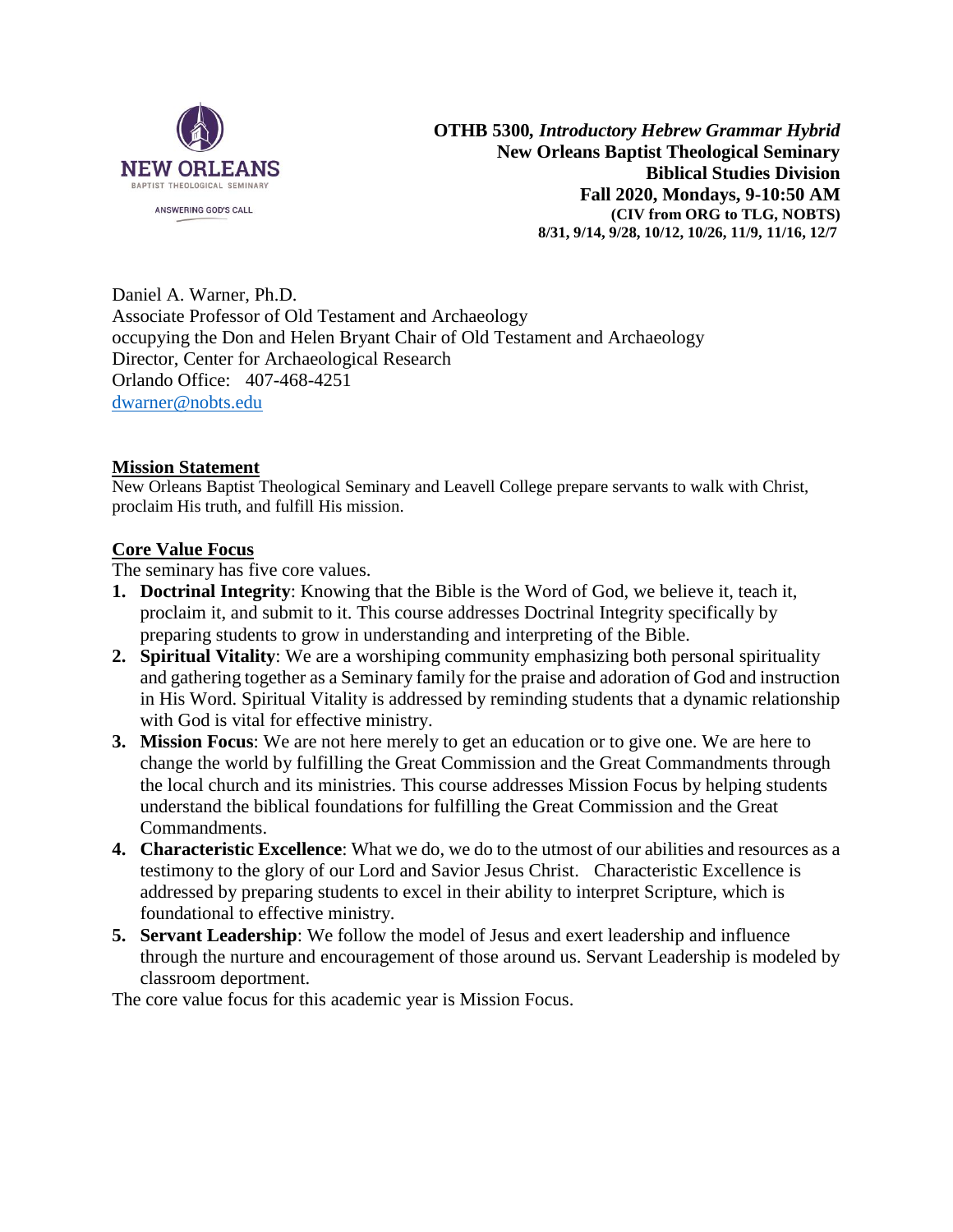## **Curriculum Competencies**

- NOBTS faculty members realize that all ministers need to develop specific competencies if they are going to have an effective ministry. To increase the likelihood of NOBTS graduates having an effective ministry, the faculty developed a competency-based curriculum after identifying seven essential competencies necessary for effective ministry. All graduates are expected to have at least a minimum level of competency in all of the following areas:
- **1. Biblical Exposition**: to interpret and communicate the Bible accurately.
- **2. Christian Theological Heritage**: To understand and interpret Christian theological heritage and Baptist polity for the church.
- **3. Disciple Making**: To stimulate church health through mobilizing the church for missions, evangelism, discipleship, and church growth.
- **4. Interpersonal Skills**: To perform pastoral care effectively, with skills in communication and conflict management.
- **5. Servant Leadership**: To serve churches effectively through team ministry.
- **6. Spiritual and Character Formation**: To provide moral leadership by modeling and mentoring Christian character and devotion.
- **7. Worship Leadership**: To facilitate worship effectively. The curriculum competency addressed in this course is biblical exposition

#### **Course Description**

"Students explore the foundations of Hebrew Grammar and basic vocabulary so that they will be able to do basic translation and exegesis of the Hebrew text of the Old Testament. The course emphasizes basic grammatical constructions and rules of grammar as well as tools necessary for the student to work with the original language. The course includes basic readings from the Hebrew text."

### **Student Learning Outcomes**

Students who successfully complete the course will have:

#### *Knowledge*

Students who complete this course successfully should:

- Understand the significance of hermeneutics for biblical exposition
- Know the basic methods of biblical interpretation that have been practiced throughout history
- Know basic principles of grammatical-historical interpretation that lead interpreters to discover the meaning intended by the biblical author
- Know the major genres of scripture and the hermeneutical principles that should be applied to each genre
- Know the important tools that may be useful in the study of the biblical text
- Know principles that guide modern preachers and teachers in applying biblical truths to our contemporary context

#### *Attitudes*

Students who complete this course successfully should:

- Appreciate the complexities of the exegetical task
- Recognize the importance of sound exegesis
- Be more confident in interpreting biblical texts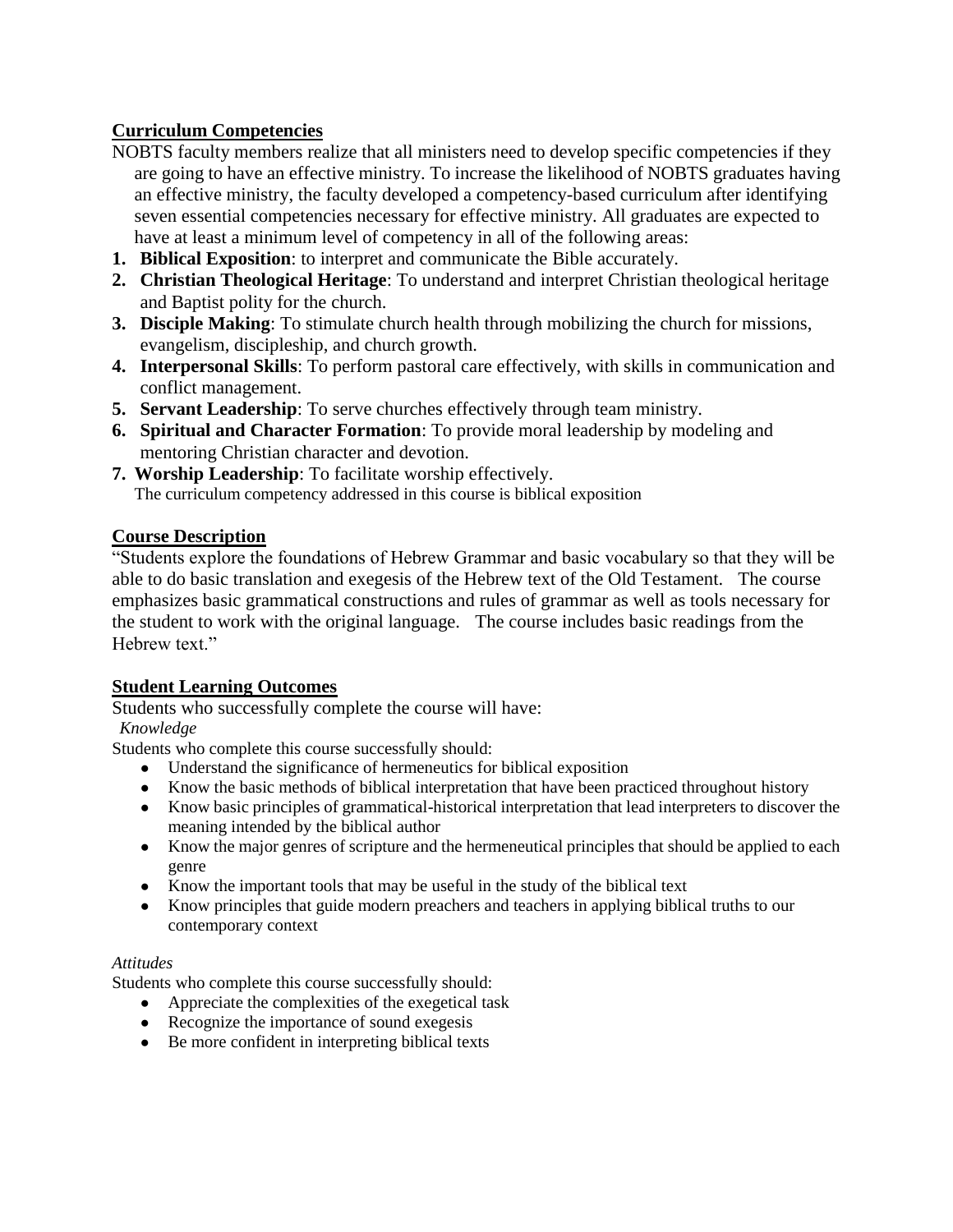### **Course Teaching Methodology**

This course consists of a basic study of the fundamentals of biblical Hebrew using an inductive method and focusing on narrative literature. The course serves as a foundation for reading in the Hebrew Old Testament and for advanced study of Hebrew grammar and syntax.

### **Textbooks**

### **Required texts for classroom discussion:**

Simon, Ethelyn, Irene Resnikoff, and Linda Motzkin. *The First Hebrew Primer*. Third edition, revised with new explanatory notes and Answer Book and Audio CD. Albany, CA: EKS Publishing, 1992. (Note Logos version is fine if you can get it, make sure to get the audio CD)

Optional Texts a Hebrew Bible and Lexicon required by week 8:

Elliger, K., and W. Rudolph, eds. Second edition emendations by W. Rudolph and H. P. Rüger. Biblia Hebraica Stuttgartensia. Stuttgart: Deutsche Bibelgesellschaft, 1984. (Note Logos version is fine)

### **Choose a lexicon (only one is needed I like BDB and can be from Logos)**

- 1. Brown, Francis, S. R. Driver, and Charles A. Briggs, eds. *A Hebrew and English Lexicon of the Old Testament with an Appendix Containing the Biblical Aramaic Based on the Lexicon of William Gesenius*, as Translated by Edward Robinson. Oxford: At the Clarendon Press, 1906 [1959 with revisions] (Aka: New BDB)
- 2. Holladay, William L., ed. *A Concise Hebrew and Aramaic Lexicon of the Old Testament: Based on the First, Second, and Third Editions of the Koehler- Baumgartner Lexicon in Veteris Testamenti Libros*. Leiden, Netherlands: E. J. Brill, 1971.(Most Practical)
- **3.** Koehler, Ludwig, and Walter Baumgartner, eds. *The Hebrew and Aramaic Lexicon of the Old Testament. 2 Vols*. Subsequently revised by Walter Baumgartner and Johann Jakob Stamm. Translated and edited by M. E. J. Richardson, G. J. Jongeling-Vos, and L. J. De Regt. Leiden, Netherlands: E. J. Brill, 1994. (Expensive but excellent)

### **Course Requirements**

Prepare for:

- 1. Vocabulary quizzes, some will be placed on BB
- 2. Class translation and parsing of verbs, nouns, and adjectives
- 3. 6 grammar quizzes most on BB covering chapters completed, they must be completed before Cumulative exams.
- 4. Cumulative exam(s) the Midterm and Final that will include vocab and grammar.

NOTE: Due to the importance of learning this biblical language, expect lengthy, and sometimes repetitive, assignments. These are not given to make seminary life hard or the learning of Hebrew difficult: No, these assignments are given to make the learning process happen– productively, so that you will have the opportunity to develop some lasting study habits for gleaning insight from God's Holy Word.

Complete and submit all weekly assignments: This is where the students will be on the honor system, work will be graded by the student based upon the answer book which needs to be purchased.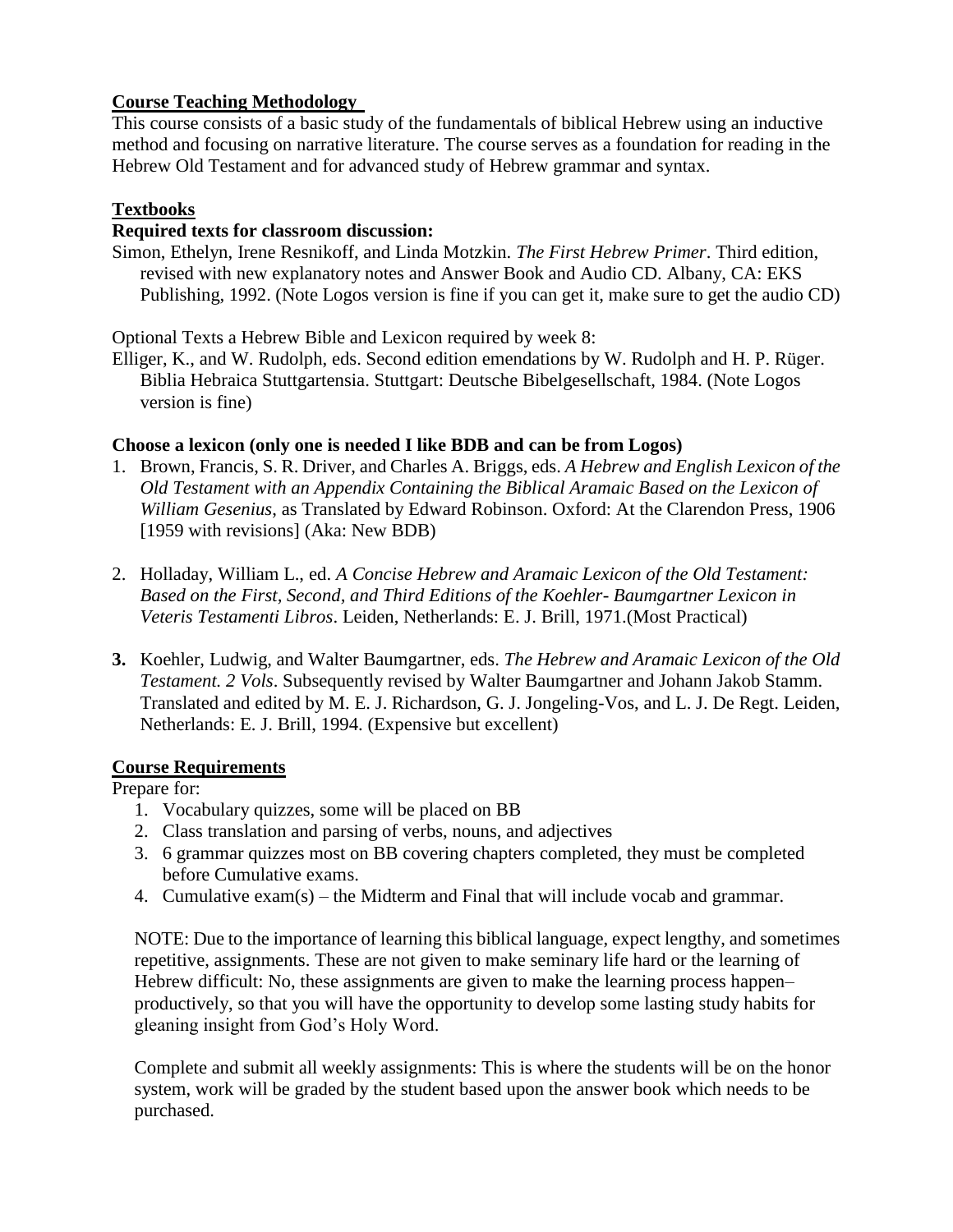Homework will be posted on a weekly basis and checked (and recorded), not every assignment will receive a grade. Weekly work will be posted by the student on Blackboard (BB), assignments are due each Sunday by/on 12 midnight. The work of another (whether current student or a published work), if submitted as the student's own work, will automatically receive the grade of a "zero."

## **Evaluation of Grade**

- 1. Vocab quizzes = 14  $\omega$  20% of total Grade (will post Hebrew on BB, from the class text)
- 2. Weekly Assignments the student's grades and post themselves = 15 @ 30% of total grade
- 3. Class Grammar Quizzes =  $6 \text{ } \textcircled{e}$  25% of total grade
- 4. Cumulative Exams  $(2 \text{ at } 10\% \text{ each}) = 20\% \text{ of total grade}$
- 5. Class participation  $= 5\%$  of grade

## **Technical Assistance**

For assistance regarding technology, consult ITC (504-816-8180) or the following websites:

- 1. Selfserve@nobts.edu Email for technical questions/support requests with the Selfserve.nobts.edu site (Access to online registration, financial account, online transcript, etc.)
- 2. BlackboardHelpDesk@nobts.edu Email for technical questions/support requests with the NOBTS Blackboard Learning Management System NOBTS.Blackboard.com.
- 3. ITCSupport@nobts.edu Email for general technical questions/support requests.
- 4. www.NOBTS.edu/itc/ General NOBTS technical help information is provided on this website.

# **Course Policy**

Attendance: See the Graduate Catalog Make-up Work:

- Make-up for a missed quiz/exam is not allowed unless the student has made prevision prior to or immediately after the absence (such as, in the case of hospitalization, death of a family member, etc.) with the professor.
- The student is responsible for lecture, work assignment changes, or quiz/test announcements that occurred during the missed class.
- Late assignments may be submitted up to the last week of the semester; BUT, THERE WILL BE a one-half-off late penalty IF SUBMITTED AFTER CLASS ON THE DATE DUE

# **Citizenship/Conduct**

- Class participation (or the lack thereof) directly affects the final grade for this course.
- Cell phones are to be turned off. You are more than welcome to check messages during breaks. Exiting class to answer a cell phone call is not allowed since your professor is designating that class as "off limits" to outside interruption. Failure to comply with this request can result in dismissal (with a WF) from the class.
- Inappropriate behavior or disrespect shown either to the professor or to other classmates may be result in dismissal for the remainder of the class. Repeated offenses could result in permanent dismissal (with a WF) from the class.

## **Plagiarism on Written Assignments**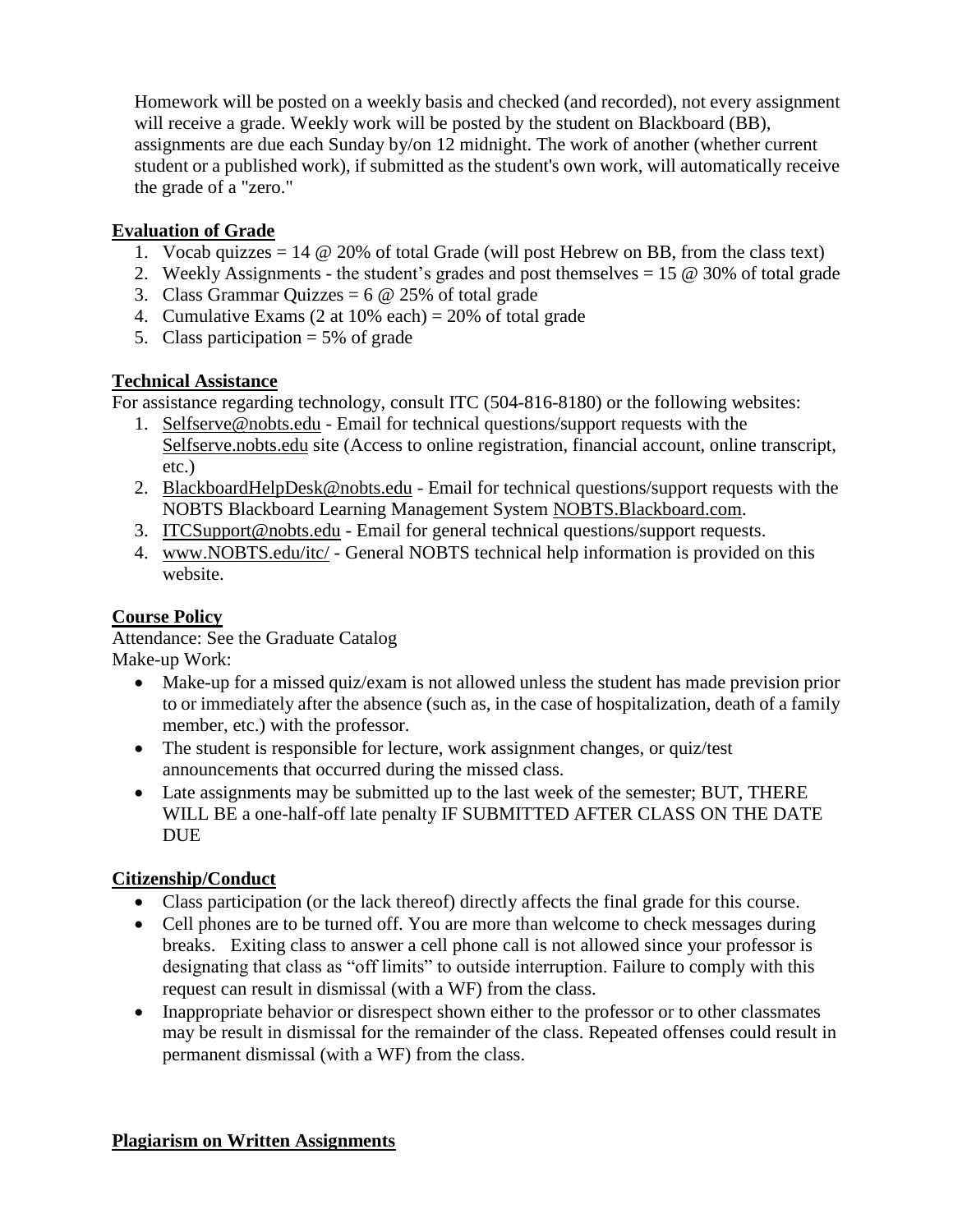NOBTS has a no tolerance policy for plagiarism. Plagiarism in certain cases may result in expulsion from the seminary. See the NOBTS Student Handbook for definition, penalties, and policies associated with plagiarism.

#### **Course Schedule**

#### **Weekly Assignment Schedule**

**Legend:**  $TT = A$  Tall Tale; R=Ruth Translation in Text; (O) = Odd, only do the odd numbers in the exercise(s) which the O comes after;  $(E)$  = Even, do only the even numbers in the excise(s) which the E comes after; para = paragraphs;  $(\#)$  = selected subsection of designated exercise; BHS = Hebrew Bible;

| It is best to Start Now, Make sure you have the audio CD and Answer Book |  |
|--------------------------------------------------------------------------|--|
|                                                                          |  |

| <b>Date of Classes</b><br><b>Mondays</b><br>8/31, 9/14, 9/28, 10/12,<br>10/26, 11/9, 11/16,<br>12/7 | <b>Exercises to Complete</b>                               | <b>Exercises to Complete</b>                              | Exercise to be graded $\&$<br>Submit of the next week<br><b>By Midnight Sunday</b>                        |
|-----------------------------------------------------------------------------------------------------|------------------------------------------------------------|-----------------------------------------------------------|-----------------------------------------------------------------------------------------------------------|
| Week 1<br>Week of 8/24                                                                              | Chapters 1,2<br>Do 1:1,4,5,6; & 2:1,3,4                    | Chapter 3<br>Do 3:1,2,3,4,6,7,8                           | Write the Hebrew Alphabet<br>$(.5$ each off)<br><b>Grade yourself before</b><br>Wk 2, which is Sunday     |
| Week 2<br>Week of 8/31<br><b>Class Monday</b>                                                       | Chapter 4<br>Do 4:1-4, 6,7                                 | Chapter 5<br>Do $5:1,3,4,5,6(1),7(3)$                     | Vocab 1<br>Graded are 4:6; 5:5<br><b>Grammar Test 1,</b><br><b>Completed before Week 3</b><br>$(w/5:6-8)$ |
| Week 3<br>Week of 9/7                                                                               | Chapter 6<br>Do $6:1,2,3,5,6(2),7(1),8$                    | Chapter 7<br>Do $7:1,2,4,6,7,8,9(1)10(1)$                 | Vocab 2<br>Grade 6:8; 7:6                                                                                 |
| Week 4<br>Week of 9/14<br><b>Class Monday</b>                                                       | Chapter 8<br>Do 8:1,2,3,4,6,7<br>(odd), 8(1), 9(2)         | Chapter 9<br>Do 2,3,5,7,8(a,c,e,g)                        | Vocab 3<br>Grade 8:4; 9:6<br><b>Grammar Test 2,</b><br>$(Cum 1-8)$<br><b>Complete by Sunday night</b>     |
| Week 5<br>Week of 9/21                                                                              | Chapter 10<br>Do 10:2,3,5,6(1),<br>TT(1st 3 para), R(Ruth) | Chapter 11<br>Do 11:2,3,4,5(2),6,<br>TT(1st 3 para), R    | Vocab 4<br>Grade 10:4; 11:6 (1,2,3)<br><b>Complete by Sunday night</b>                                    |
| Week 6<br>Week of 9/28<br><b>Class Monday</b>                                                       | Chapter 12<br>Do 12:1,2,4,5,6,7,<br>TT(1st 3 para), R      | Chapter 13<br>Do 13:1,3,4,8(1-2)<br>TT(1st 3 para), R     | Vocab 5<br>Grade 12:6; 13:3<br><b>Grammar Test 3,</b><br><b>Complete by Sunday night</b>                  |
| Week 7<br>Week of 10/5                                                                              | Chapter 14<br>Do 14:1,2,3,5,6,8,<br>TT(1st 3 para), R      | Chapter 15<br>Do 15:1-6,8,<br>TT(1st 3 para), R           | Vocab 6<br>Grade 14:6; 15:3                                                                               |
| Week 8<br>Week of 10/12<br>Bring BHS & Lexicon<br><b>Class Monday</b>                               | Chapter 16<br>Do 16:1-6,<br>$TT$ (1st 3 para), R           | Chapter 17<br>Do 17:2,4,5,6(1-2),<br>$TT$ (1st 3 para), R | Vocab <sub>7</sub><br>Grade 16:4; 17:5<br><b>Grammar Test 4, (13-16)</b><br>Can be Completed by<br>10/21  |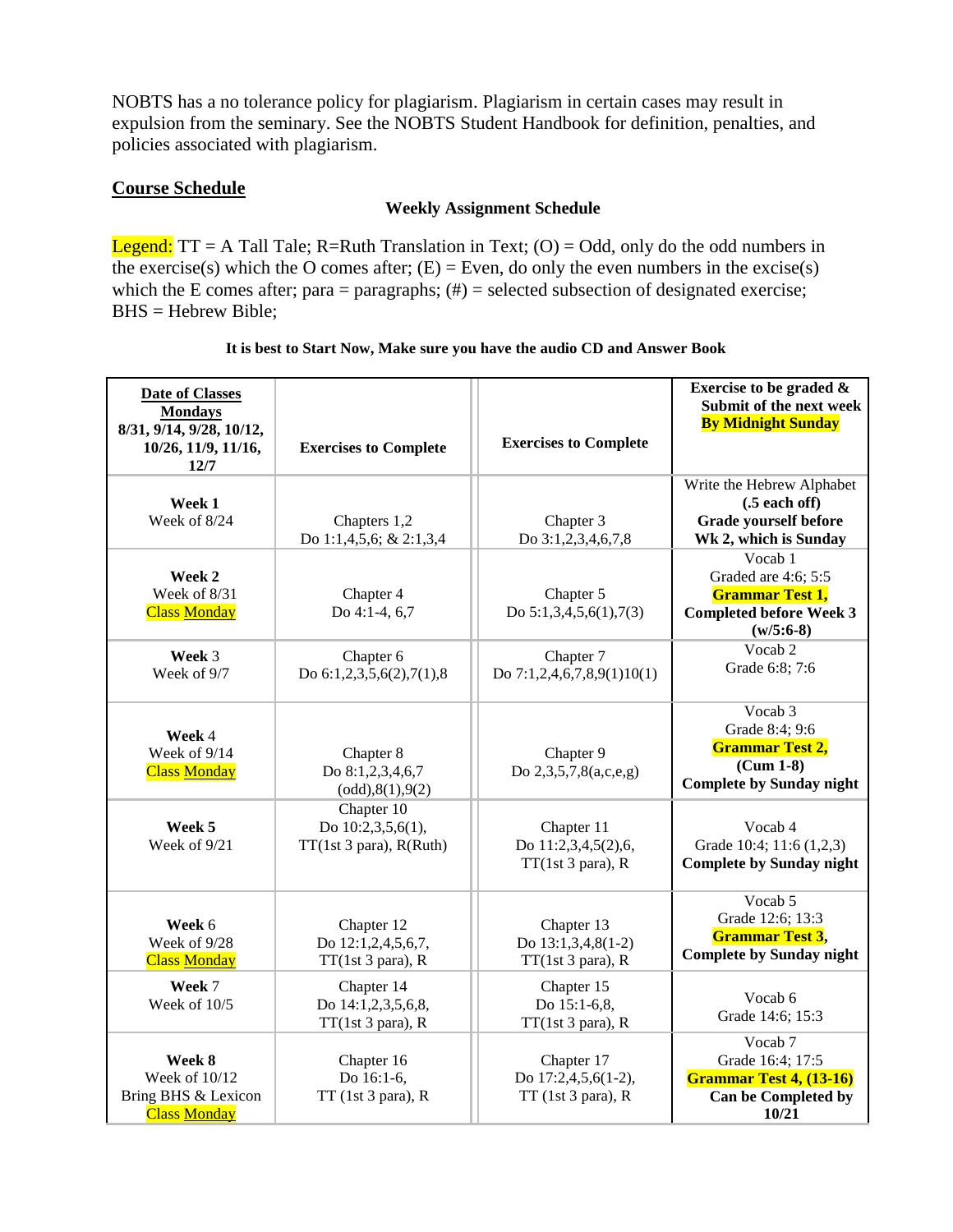| <b>Date of Classes</b><br><b>Mondays</b><br>8/31, 9/14, 9/28, 10/12,<br>10/26, 11/9, 11/16,<br>12/7 | <b>Exercises to Complete</b>                                      | <b>Exercises to Complete</b>                                                         | Exercise to be graded &<br>Submit of the next week<br><b>By Midnight Sunday</b>                                 |
|-----------------------------------------------------------------------------------------------------|-------------------------------------------------------------------|--------------------------------------------------------------------------------------|-----------------------------------------------------------------------------------------------------------------|
| Week 9<br>Week of 10/19                                                                             | <b>Fall Break</b>                                                 | <b>Fall Break</b>                                                                    | <b>Read "Using the Dictionary"</b><br>in Lesson30<br><b>Complete by Sunday night</b>                            |
| Week 10<br>Week of 10/26<br><b>Class Monday</b>                                                     | Chapter 18<br>Do 18:2,4,5(O), 6,7(1-2),8,<br>TT $(1st 3para)$ , R | Chapters 19<br>Do 19:2,3,4-5(O),6(1),7,<br>TT(1st 3 para), R                         | Vocab 8<br>Grade 18:8; 19:2<br><b>Exam 1: Cum Vocab &amp;</b><br><b>Grammar Chap 1-17,</b><br>by 10/31 Midnight |
| Week 11<br>Week of 11/2                                                                             | Chapter 20<br>Do 20:2,3,4,6(O),7,8(4),9,<br>TT (1st 3 para), R    | Chapter 21<br>Do 21:2,3-5(O),6,8(6),9,<br>TT (1st 3 para), R                         | Vocab 9<br>Grade 20:7; 21:5<br><b>Grammar Test 5, [18-20]</b> by<br>midnight 11/6                               |
| Week 12<br>Week of 11/9<br><b>Class Monday</b>                                                      | Chapter 22<br>Do 22:2-3(O),4,5(O),6(5),7,<br>$TT$ (1st 3 para), R | Chapter 23<br>Do 23:2,3(O),4,5-6(O),<br>7(4), 8, R                                   | Vocab 10 w/ Past Vocab<br>Grade 22:3; 23:5                                                                      |
| Week 13<br>Week of 11/16                                                                            | Chapter 24<br>Do 24:2,3,4(O),5,6(E),7(5),<br>$TT$ (1st 3 para), R |                                                                                      | Vocab 11<br>Grade 24:6(E);<br><b>Grammar Test 6 [21-24]</b> , by<br>midnight 11/20                              |
| Week 14<br>Week of 11/23                                                                            | Chapter 25<br>Do 25:2,3,4(O),5,6(O),<br>7,8(5),9,R                |                                                                                      | Vocab 12<br>25:5                                                                                                |
| Week 15<br>Week of 11/30<br><b>Class Monday</b>                                                     | Chapter 26<br>Do 26:2,3,4-5(O),6(E),7,8(4),<br>TT (1st 3 Para), R |                                                                                      | Grade 26:2 & 4                                                                                                  |
| Week 16<br>Week of $12/7$                                                                           | Chapter 27<br>Do 27:1,3,4(E),5(O),6,8,<br>$TT$ (1st 3 para), R    |                                                                                      | Vocab 13<br>Grade 27:8                                                                                          |
| Week 17<br>Week of 12/14<br>Final Exam (8)<br><b>Class Monday</b>                                   | <b>Review and Translate</b>                                       | Exam 2<br><b>Cumulative Vocabulary &amp;</b><br>Complete by 12/17<br><b>Midnight</b> |                                                                                                                 |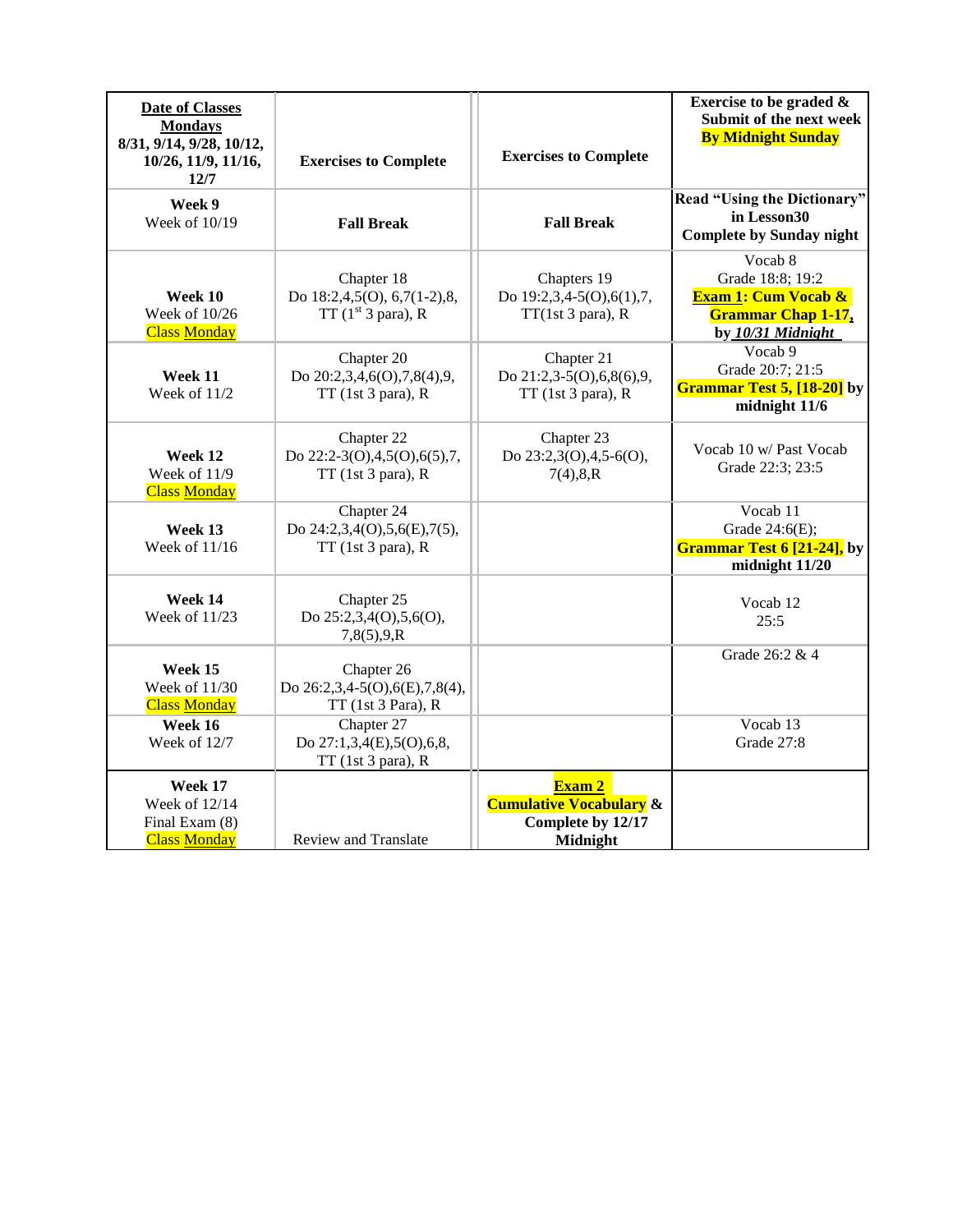#### **Selected Bibliography**

- 2014 A. A. Macintosh and C. L. Engle, T*he T&T Clark Hebrew Primer,* London: T&T Clark.
- 2013 John A. Cook and Robert D. Holmstedt, *Beginning Biblical Hebrew: A Grammar and Illustrated Reader*, Grand Rapids: Baker.
- 2012 Miles V. Van Pelt, *Biblical Hebrew: A Compact Guide*, Grand Rapids: Zondervan.
- 2010 Jo Ann Hackett, *A Basic Introduction to Biblical Hebrew,* Peabody, MA: Hendrickson.
- 2009 Brian L. Webster. *The Cambridge Introduction to Biblical Hebrew*, Cambridge: Cambridge University Press.
- 2008 Bartelt, Andrew. "On the Subteties of Hebrew Verbs." Concordia Journal 34 (2008):61-62.
- 2007 Gary D. Pratico, Miles V. Van Pelt, *Basics of Biblical Hebrew Grammar,* Grand Rapids: Zondervan.
- 2006 Russell T. Fuller and Kyoungwon Choi, *Invitation to Biblical Hebrew*, Grand Rapids: Kregel.
- 2006 Robert B. Chisholm, *A Workbook for Intermediate Hebrew: Grammar, Exegesis, and Commentary on Jonah and Ruth*, Grand Rapids: Kregel Publications.
- 2006 Paul Jouon and T. Muraoka, *A Grammar of Biblical Hebrew*, Roma: Editrice Pontificio Istituto Biblio.
- 2006 Miles V. Van Pelt and Gary D. Pratico, *Graded Reader of Biblical Hebrew: A Guide to Reading the Hebrew Bible*, Grand Rapids: Zondervan.
- 2005 Nava Bergman, *The Cambridge Biblical Hebrew Workbook: Introductory Level*, Cambridge University Press.
- 2005 Jennifer S. Green, *Handbook to a Grammar for Biblical Hebrew*, Nashville: Abingdon Press.
- 2005 Jouon, Paul. *A Grammar of Biblical Hebrew.* Translated and revised by T. Muraoka. Subsidia biblica. Roma: Editrice Pontificio Instituto Biblico.
- 2004 Peter James Silzer and Thomas John Finley, How *Biblical Languages Work: A Student's Guide to Learning Hebrew & Greek*, Grand Rapids: Kregel.
- 2004 Heller, Roy. *Narrative Structure and Discourse Constellations: An Analysis of Clause Function in Biblical Hebrew Prose*. Winona Lake, Ind.: Eisenbrauns.
- 2004 Cook, John. "The Semantics of Verbal Pragmatics: Clarifying the Roles of Wayyiqtol and Weqatal in Biblical Hebrew Prose." Journal of Semitic Studies 49 (2004): 247-73.
- 2003 Miles V. Van Pelt and Gary D. Pratico, *The Vocabulary Guide to Biblical Hebrew*, Grand Rapids: Zondervan.
- 2003 Mark D. Futato, *Beginning Biblical Hebrew,* Winona Lake, IN: Eisenbrauns.
- 2003 Donald R. Vance, *A Hebrew Reader for Ruth*, Peabody, MA: Hendrickson.
- 2003 Arnold, Bill & John Choi. *A Guide to Biblical Hebrew Syntax*. Cambridge.
- 2002 Gary A. Long, *Grammatical Concepts 101 for Biblical Hebrew*, Grand Rapids: Hendrickson Publishers.
- 2002 Duane A. Garrett, *A Modern Grammar for Biblical Hebrew*, B&H Publishing Group.
- 2000 Jessica W. Goldstein, *The First Hebrew Reader: Guided Selections from the Hebrew Bible,* Berkeley, CA: EKS Publishing.
- 2000 llen Ross, *Introducing Biblical Hebrew and Grammar*, Grand Rapids: Baker
- 1999 C.H.J. van der Merwe, et al., *A Biblical Hebrew Reference Grammar*. New York: Continuum International.
- 1995 Leong Choon Seow, *A Grammar for Biblical Hebrew*, Nashville: Abingdon.
- 1994 Dawson, David. *Text-Linguistics and Biblical Hebrew*. Sheffield: Sheffield Academic Press.
- 1993 Bruce K. Waltke and M. O'Connor, *An Introduction to Biblical Hebrew Syntax*, Winona Lake, IN: Eisenbrauns.
- 1992 Page Kelley, *Biblical Hebrew: An Introductory Grammar*, Grand Rapids: Eerdmans